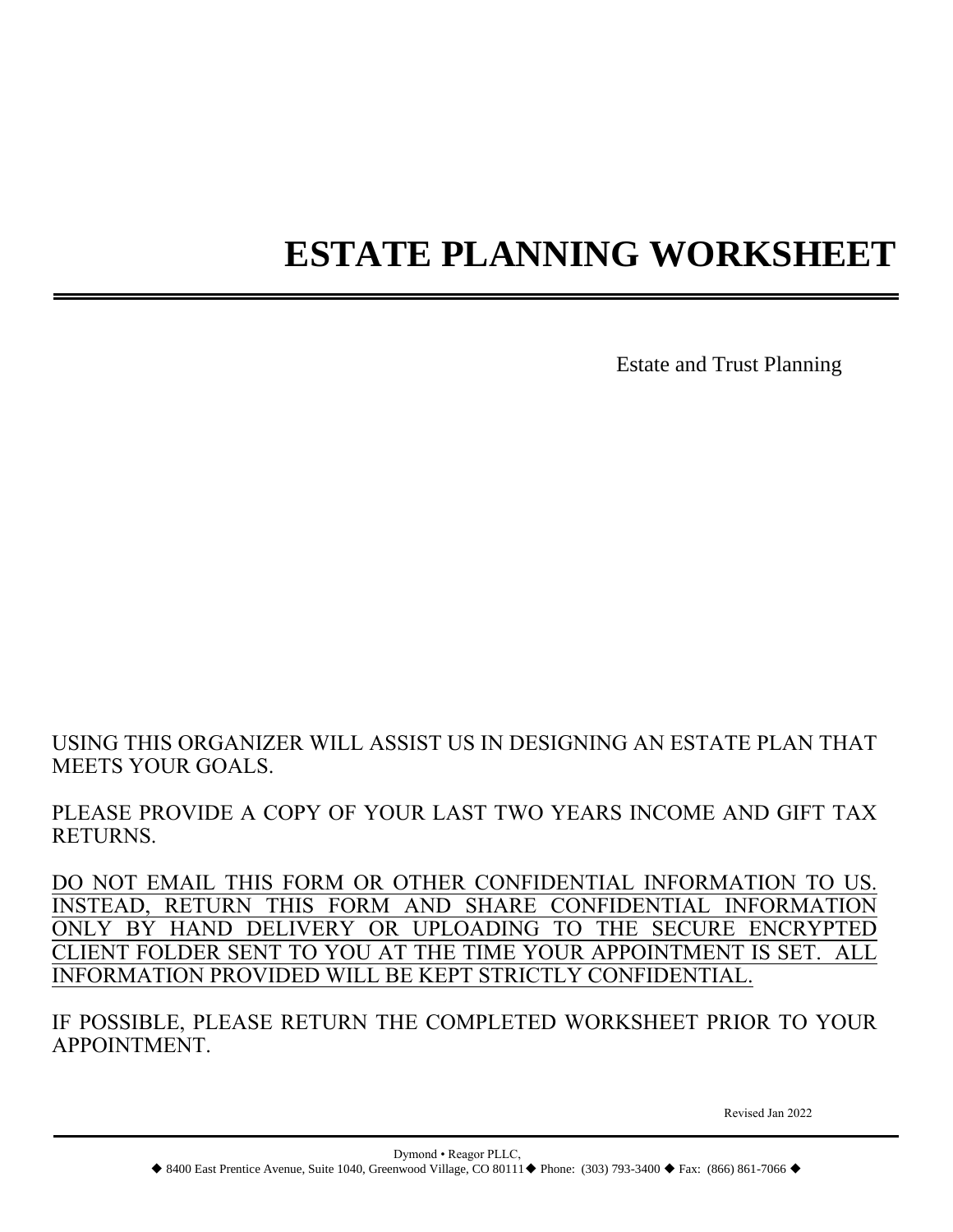## **PEOPLE INFORMATION** Page 1

| Client's Full Legal Name                     |                                                                                |                     |  |
|----------------------------------------------|--------------------------------------------------------------------------------|---------------------|--|
|                                              | (name most often used to title property and accounts)                          |                     |  |
|                                              |                                                                                |                     |  |
|                                              | (other names used to title property and accounts)                              |                     |  |
|                                              |                                                                                |                     |  |
|                                              |                                                                                |                     |  |
|                                              |                                                                                |                     |  |
|                                              |                                                                                |                     |  |
|                                              |                                                                                | $City$ $Size$ $Zip$ |  |
|                                              | E-mail Address $\Box$ It is okay to communicate with me via my E-mail address. |                     |  |
| $\Box$ Divorced $\Box$ Widowed $\Box$ Single |                                                                                |                     |  |
|                                              |                                                                                |                     |  |

# **CHILDREN AND/OR OTHER FAMILY MEMBERS**

| Use full legal name:                                                                                                                                                                                                           |                 |                   |                               |
|--------------------------------------------------------------------------------------------------------------------------------------------------------------------------------------------------------------------------------|-----------------|-------------------|-------------------------------|
| <b>Name</b>                                                                                                                                                                                                                    |                 | <b>Birth date</b> | <b>Parent or Relationship</b> |
| Comments:                                                                                                                                                                                                                      |                 |                   |                               |
| Comments:                                                                                                                                                                                                                      |                 |                   |                               |
|                                                                                                                                                                                                                                |                 |                   |                               |
|                                                                                                                                                                                                                                |                 |                   |                               |
|                                                                                                                                                                                                                                |                 |                   |                               |
|                                                                                                                                                                                                                                |                 |                   |                               |
|                                                                                                                                                                                                                                |                 |                   |                               |
|                                                                                                                                                                                                                                | <b>ADVISORS</b> |                   |                               |
|                                                                                                                                                                                                                                | <b>Name</b>     |                   | <b>Telephone</b>              |
| Personal Attorney Lawrence and Section 1986. The Section 1986 of the Section 1986.                                                                                                                                             |                 |                   |                               |
| Accountant                                                                                                                                                                                                                     |                 |                   |                               |
| Financial Advisor North Communication of the Communication of the Communication of the Communication of the Communication of the Communication of the Communication of the Communication of the Communication of the Communica |                 |                   |                               |
|                                                                                                                                                                                                                                |                 |                   |                               |
|                                                                                                                                                                                                                                |                 |                   |                               |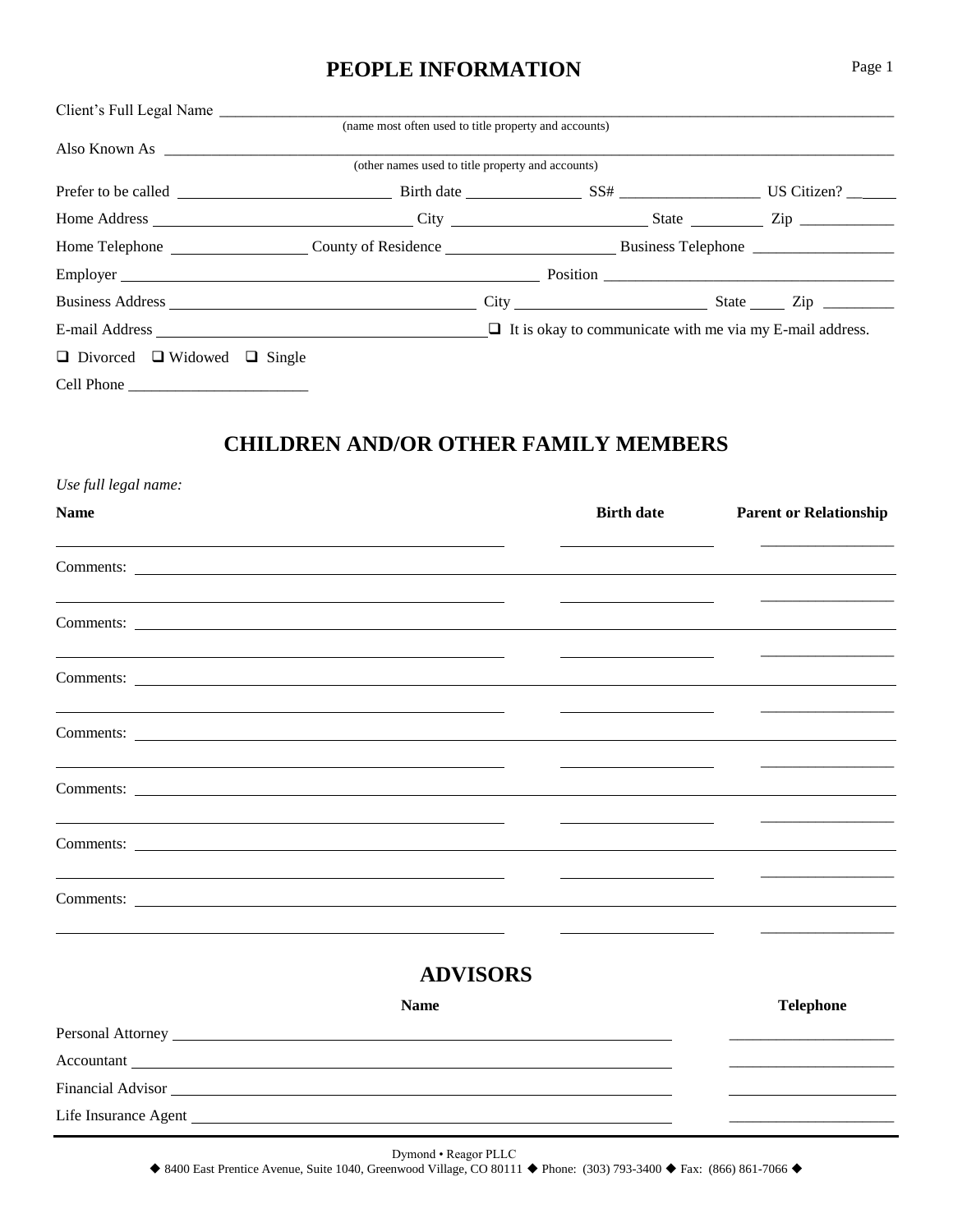# **YOUR CONCERNS**

| Please rate the following as to how important they are to you:                                     |  |
|----------------------------------------------------------------------------------------------------|--|
| ( <b>H</b> high concern, S some concerned, <b>L</b> low concern, N/A no concern or not applicable) |  |

| <b>Description</b>                                                                                                                                            | <b>Level of Concern</b> |
|---------------------------------------------------------------------------------------------------------------------------------------------------------------|-------------------------|
| Desire to get affairs in order and create a comprehensive plan to manage affairs in case of<br>death or disability.                                           |                         |
| Providing for and protecting children.                                                                                                                        |                         |
| Providing for and protecting grandchildren.                                                                                                                   |                         |
| Disinheriting a family member                                                                                                                                 |                         |
| Providing for charities at the time of death.                                                                                                                 |                         |
| Plan for the transfer and survival of a family business.                                                                                                      |                         |
| Avoiding or reducing your estate taxes.                                                                                                                       |                         |
| Avoiding probate.                                                                                                                                             |                         |
| Reduce administration costs at time of your death                                                                                                             |                         |
| Avoiding a conservatorship ("living probate") in case of a disability.                                                                                        |                         |
| Avoiding will contests or other disputes upon death.                                                                                                          |                         |
| Protecting assets from lawsuits or creditors.                                                                                                                 |                         |
| Preserving the privacy of affairs in case of disability or at time of death from business<br>competitors, predators, dishonest persons and curiosity seekers. |                         |
| Plan for a child with disabilities or special needs, such as medical or learning disabilities.                                                                |                         |
| Protecting children's inheritance from the possibility of failed marriages.                                                                                   |                         |
| Provide that your death shall not be unnecessarily prolonged by artificial means or<br>measures.                                                              |                         |
| Other Concerns (Please list below):                                                                                                                           |                         |
|                                                                                                                                                               |                         |
|                                                                                                                                                               |                         |
|                                                                                                                                                               |                         |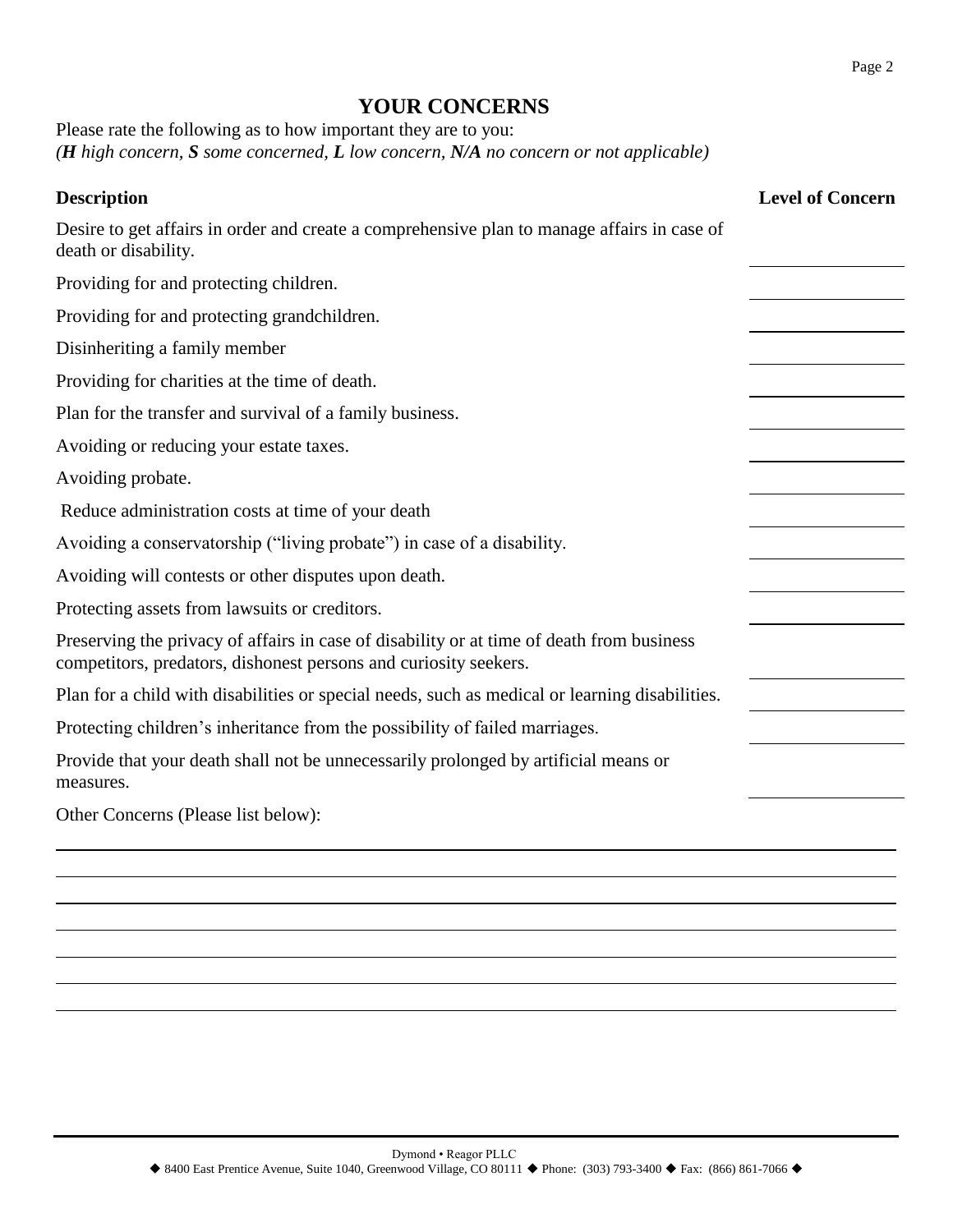# **IMPORTANT FAMILY QUESTIONS**

| (Please check "Yes" or "No" for your answer)                                                                                                    | Yes | N <sub>0</sub> |
|-------------------------------------------------------------------------------------------------------------------------------------------------|-----|----------------|
| Are you receiving social security, disability, or other governmental benefits? Describe                                                         |     |                |
| Are you making payments pursuant to a divorce or property settlement order? Please<br>furnish a copy                                            |     |                |
| Have you been widowed? If a federal estate tax return or a state death tax return was<br>filed, please furnish a copy                           |     |                |
| Have you ever filed federal or state gift tax returns?<br>Please furnish copies of these returns                                                |     |                |
| Have completed previous will, trust, or estate planning? Please furnish copies of these<br>documents                                            |     |                |
| Do you support any charitable organizations now that you wish to make provisions for at<br>the time of your death? If so, please explain below. |     |                |
| Are there any other charitable organizations you wish to make provisions for at the time<br>of your death? If so, please explain below.         |     |                |
| Are you currently the beneficiary of anyone else's trust? If so, please explain below.                                                          |     |                |
| Do any of your children have special educational, medical, or physical needs?                                                                   |     |                |
| Do any of your children receive governmental support or benefits?                                                                               |     |                |
| Do you provide primary or other major financial support to adult children or others?                                                            |     |                |

# **ADDITIONAL RELEVANT INFORMATION**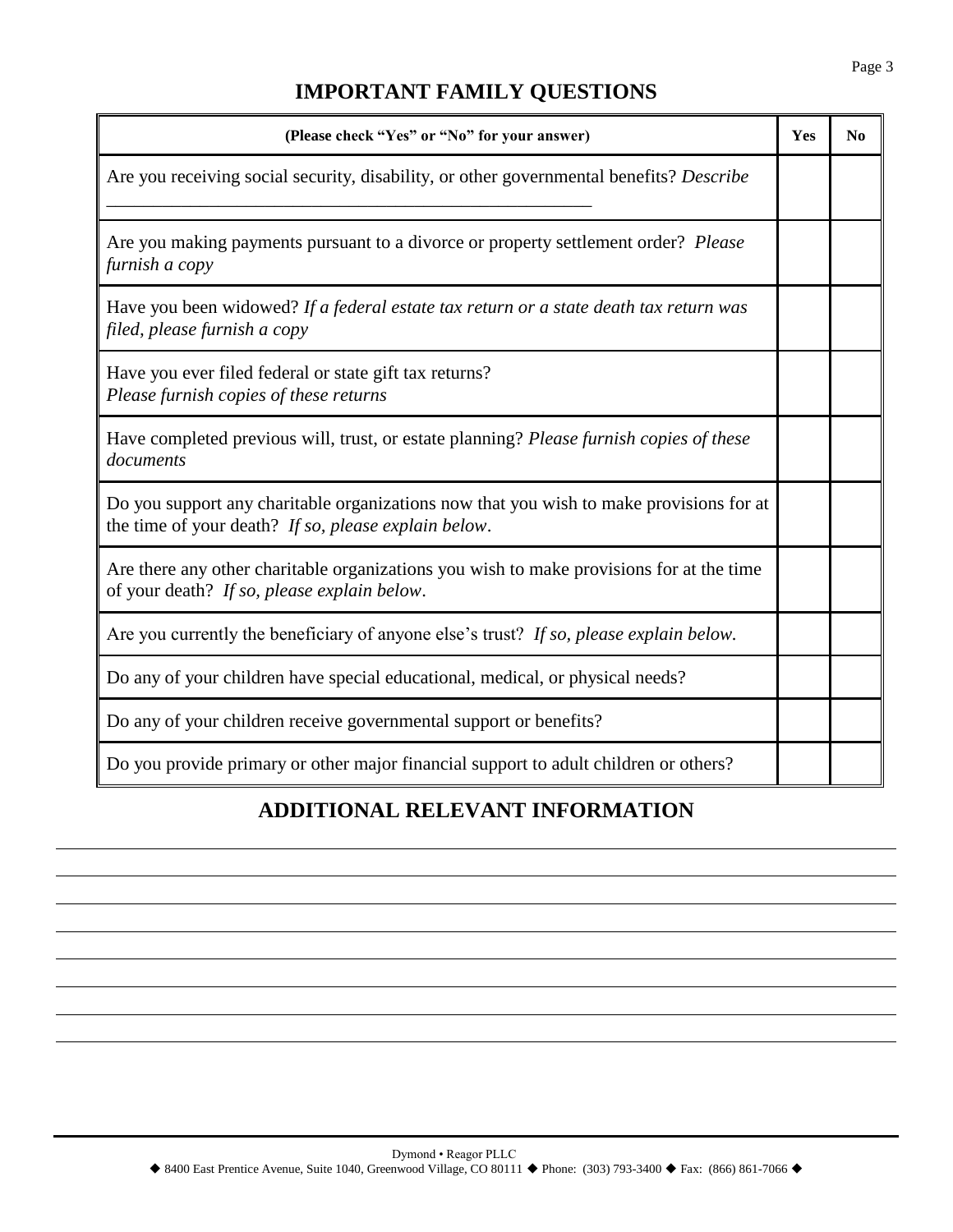# **PROPERTY INFORMATION**

# **INSTRUCTIONS FOR COMPLETING THE** *PROPERTY INFORMATION* **CHECKLIST**

| <b>General Headings</b> | This <i>Property Information</i> checklist is designed to help you list all the<br>property you own and what it is worth. You probably won't own property<br>under all the headings, if not just leave those blank. Under certain<br>headings you may own more property than can be listed on this checklist.<br>If so, use <b>extra sheets</b> of paper to list your additional property. |
|-------------------------|--------------------------------------------------------------------------------------------------------------------------------------------------------------------------------------------------------------------------------------------------------------------------------------------------------------------------------------------------------------------------------------------|
| <b>Type</b>             | Immediately after the heading for each kind of property is a brief<br>explanation of what property you should list under that heading.                                                                                                                                                                                                                                                     |
| "Owner" of Property     | How you own your property is <b>extremely important</b> for purposes of<br>properly designing and implementing your estate plan. For each property<br>please indicate how the property is titled. When doing so, please use the<br>following abbreviations:                                                                                                                                |

| <b>For Property Owned</b>                                                     | Use |
|-------------------------------------------------------------------------------|-----|
| If own property in your name only                                             |     |
| Joint Tenancy with someone other than a spouse, i.e. a<br>child, parent, etc. | JTO |
| If you cannot determine how the property is owned                             |     |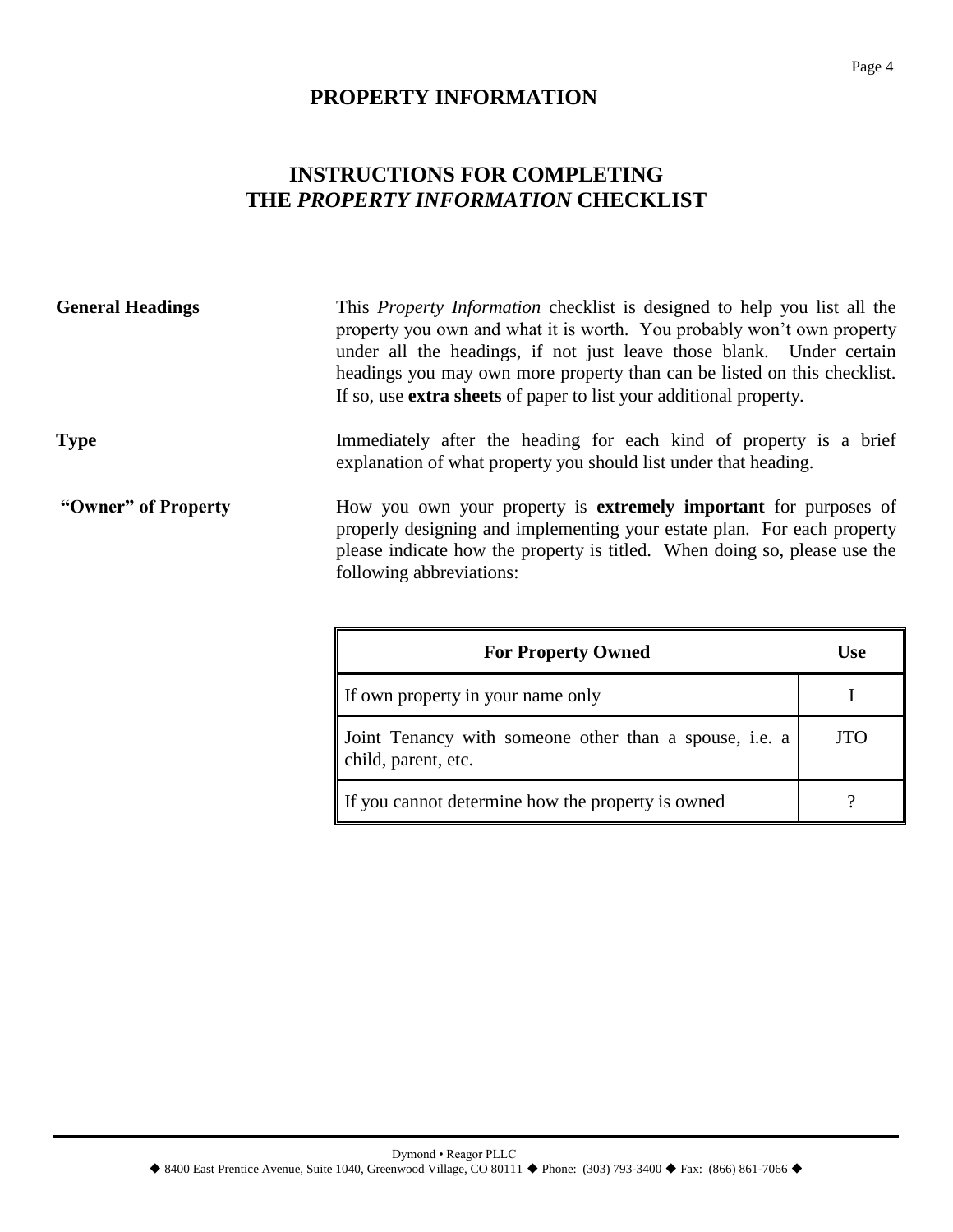#### **REAL PROPERTY** Page 5

**TYPE:** Any interest in real estate including your family residence, vacation home, time share, vacant land, etc.

| <b>General Description and/or Address</b> | Owner | <b>Market</b><br><b>Value</b> | Loan<br><b>Balance</b> |
|-------------------------------------------|-------|-------------------------------|------------------------|
|                                           |       |                               |                        |
|                                           |       |                               |                        |
|                                           | Total |                               |                        |

## **FURNITURE AND PERSONAL EFFECTS**

**TYPE:** List separately only major personal effects such as, jewelry, collections, antiques, furs, and all other valuable non-business personal property *(indicate type below and give a lump sum value for miscellaneous, less valuable items.).*

| <b>Type or Description</b>                            | Owner | <b>Market Value</b> |
|-------------------------------------------------------|-------|---------------------|
| Miscellaneous Furniture and Household Effects (Total) |       |                     |
|                                                       |       |                     |
|                                                       |       |                     |
|                                                       |       |                     |
|                                                       |       |                     |
|                                                       | Total |                     |

## **AUTOMOBILES, BOATS AND RVS**

**TYPE:** For each motor vehicle, boat, RV, etc. please list the following: description, how titled, market value and encumbrance:

# **BANK & SAVINGS ACCOUNTS**

**TYPE:** Checking Account "CA", Savings Account "SA", Certificates of Deposit "CD", Money Market "MM" (*indicate type below). Do not include IRA's or 401(k)'s here*

| Name of Institution and account number | <b>Type</b> | Owner | Amount |
|----------------------------------------|-------------|-------|--------|
|                                        |             |       |        |
|                                        |             |       |        |
|                                        |             |       |        |
|                                        |             | Total |        |

Note: If Account is in your name (or your spouse's name) for the benefit of a minor, please specify and give minor's name.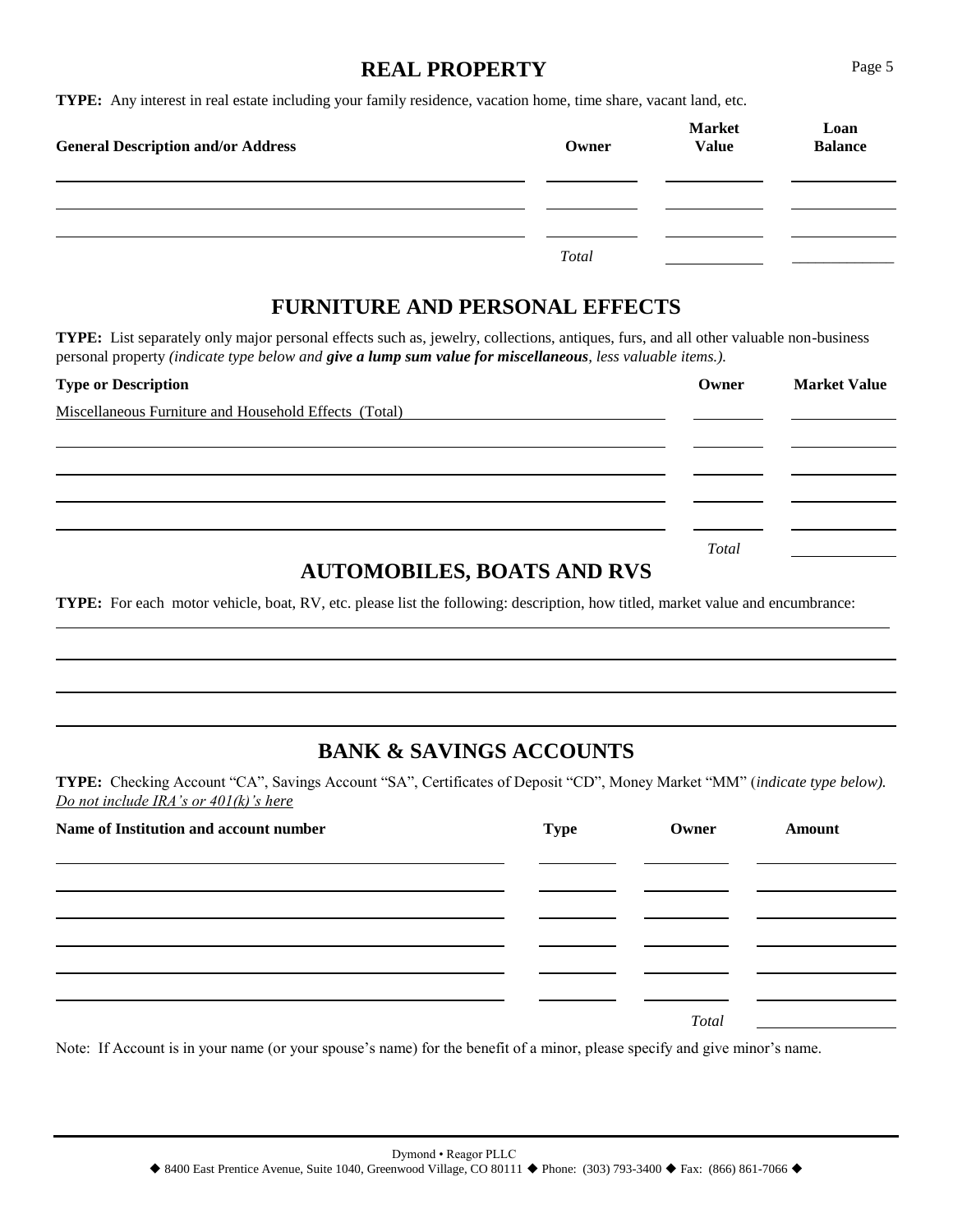#### **STOCKS AND BONDS** Page 6

**TYPE:** List any and all stocks and bonds you own. If they are held in a brokerage account lump them together under each account. *(indicate type below)* 

| <b>Stocks, Bonds or Investment Accounts</b> | <b>Type</b> | <b>Acct. Number</b> | Owner | <b>Amount</b> |
|---------------------------------------------|-------------|---------------------|-------|---------------|
|                                             |             |                     |       |               |
|                                             |             |                     |       |               |
|                                             |             |                     |       |               |
|                                             |             |                     |       |               |
|                                             |             |                     | Total |               |

#### **LIFE INSURANCE POLICES AND ANNUITIES**

**TYPE:** Term, whole life, split dollar, group life, annuity. **ADDITIONAL INFORMATION:** Insurance company, type, face amount (death benefit), whose life is insured, who owns the policy, the current beneficiaries, who pays the premium, and who is the life insurance agent.

*Total* 

### **RETIREMENT PLANS**

**TYPE:** Pension (P), Profit Sharing (PS), H.R. 10, IRA, SEP, 401(K). **ADDITIONAL INFORMATION:** describe the type of plan, the plan name, the current value of the plan, and any other pertinent information.

*Total*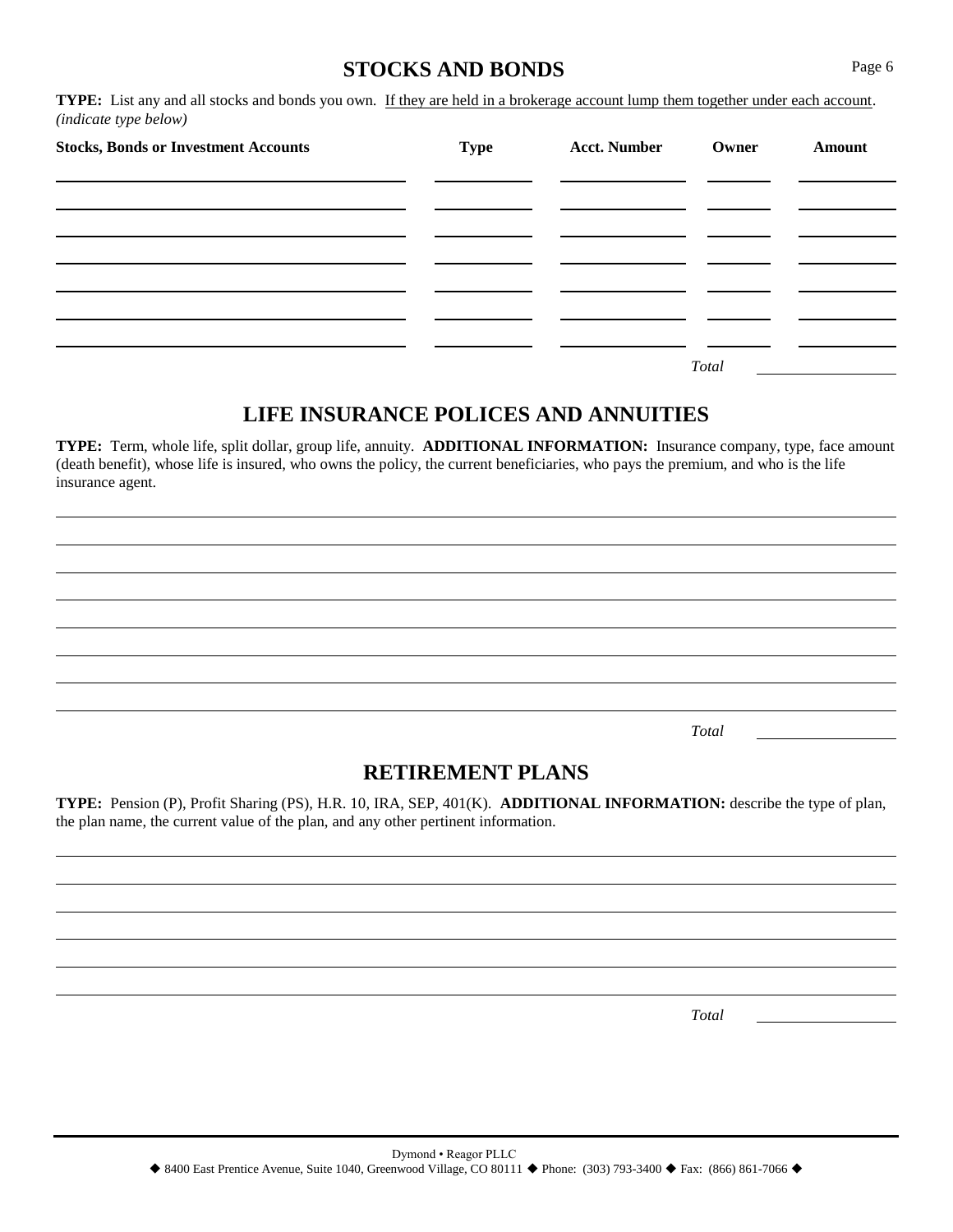#### **BUSINESS INTERESTS**

**TYPE:** General and Limited Partnerships, Sole Proprietorships, privately owned corporations, professional corporations, oil interests, farm and ranch interests. **ADDITIONAL INFORMATION:** give a description of the interests, who has the interest, your ownership in the interests, and the estimated value of the interests.

|                                                                                  |                          |                                | Total      |                                  |
|----------------------------------------------------------------------------------|--------------------------|--------------------------------|------------|----------------------------------|
|                                                                                  | <b>MONEY OWED TO YOU</b> |                                |            |                                  |
| TYPE: Mortgages or promissory notes payable to you, or other moneys owed to you. |                          |                                |            |                                  |
| <b>Name of Debtor</b>                                                            | Date of<br><b>Note</b>   | <b>Maturity</b><br><b>Date</b> | Owed<br>to | <b>Current</b><br><b>Balance</b> |
|                                                                                  |                          |                                |            |                                  |
|                                                                                  |                          |                                |            |                                  |
|                                                                                  |                          |                                |            |                                  |

## **ANTICIPATED INHERITANCE, GIFT, OR LAWSUIT JUDGMENT**

**TYPE:** Gifts or inheritances that you expect to receive at some time in the future; or moneys that you anticipate receiving through a judgment in a lawsuit. **Describe in appropriate detail**.

**Description \_\_\_\_\_\_\_\_\_\_\_\_\_\_\_\_\_\_\_\_\_\_\_\_\_\_\_\_\_\_\_\_\_\_\_\_\_\_\_\_\_\_\_\_\_\_\_\_\_\_\_\_\_\_\_\_\_\_\_\_\_\_\_\_\_\_\_\_\_\_\_\_\_\_\_\_\_\_\_\_\_\_\_\_\_\_\_\_\_\_\_\_\_\_\_\_** 

*Total estimated value \_\_\_\_\_\_\_\_\_\_\_\_\_\_\_\_\_\_\_\_\_\_\_\_* 

*Total* \_\_\_\_\_\_\_\_\_\_\_\_\_\_\_

#### **OTHER ASSETS**

\_\_\_\_\_\_\_\_\_\_\_\_\_\_\_\_\_\_\_\_\_\_\_\_\_\_\_\_\_\_\_\_\_\_\_\_\_\_\_\_\_\_\_\_\_\_\_\_\_\_\_\_\_\_\_\_\_\_\_\_\_\_\_\_\_\_\_\_\_\_\_\_\_\_\_\_\_\_\_\_\_\_\_\_\_\_\_\_\_\_\_\_\_\_\_\_\_\_\_\_\_\_\_\_\_\_

**TYPE:** Other property is any property that you have that does not fit into any listed category.

**Type Owner Value**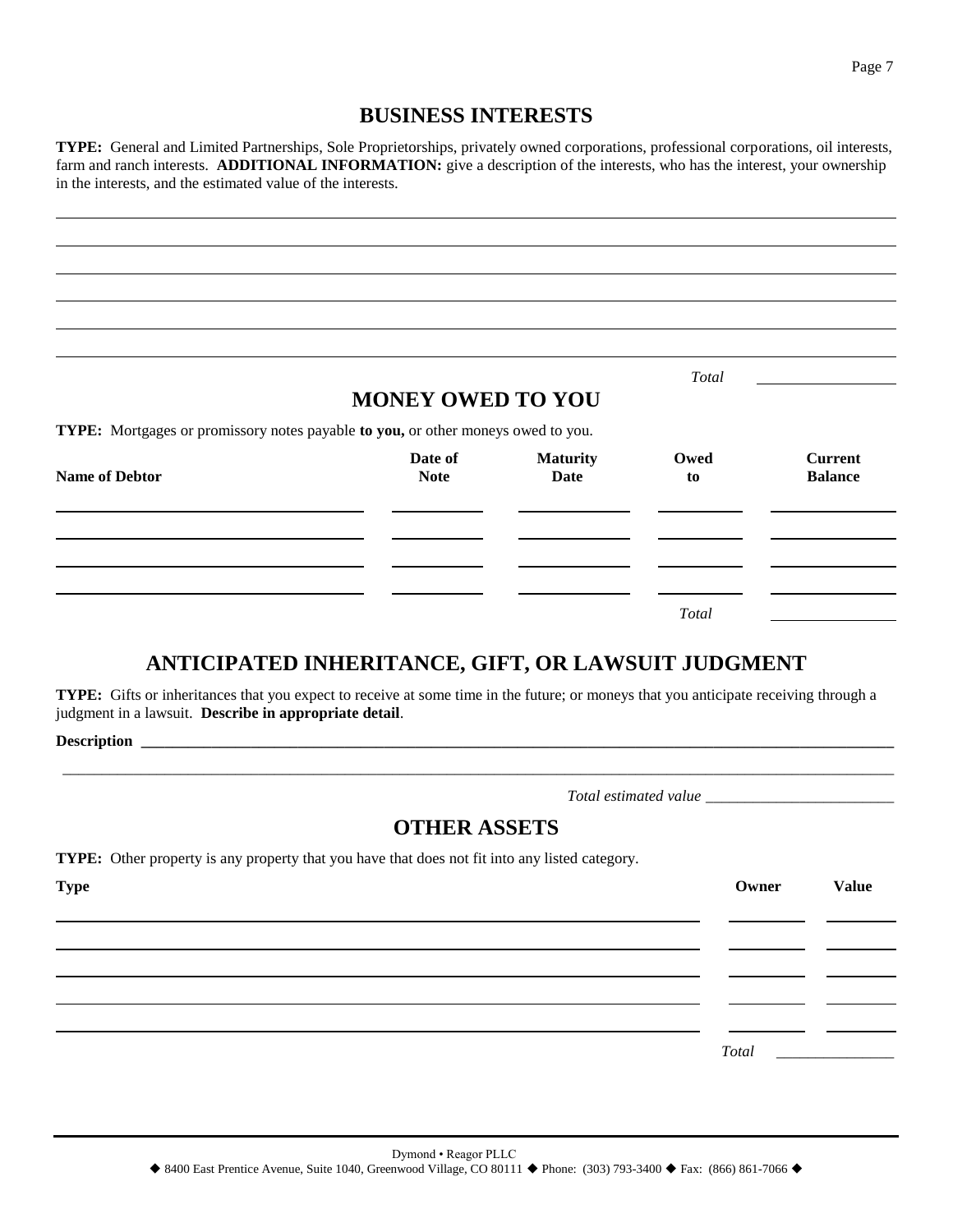# **SUMMARY OF VALUES**

| Amount*       |                          |                    |
|---------------|--------------------------|--------------------|
| <b>Client</b> | Other's                  | <b>Total Value</b> |
|               |                          |                    |
|               |                          |                    |
|               |                          |                    |
|               |                          |                    |
|               | $\overline{\phantom{0}}$ |                    |
|               |                          |                    |
|               |                          |                    |
|               |                          |                    |
|               |                          |                    |
|               |                          |                    |
|               |                          |                    |
|               |                          |                    |
|               |                          |                    |

*\* Values for property owned with other put your percentage in client's column and other's percentage in other's column.*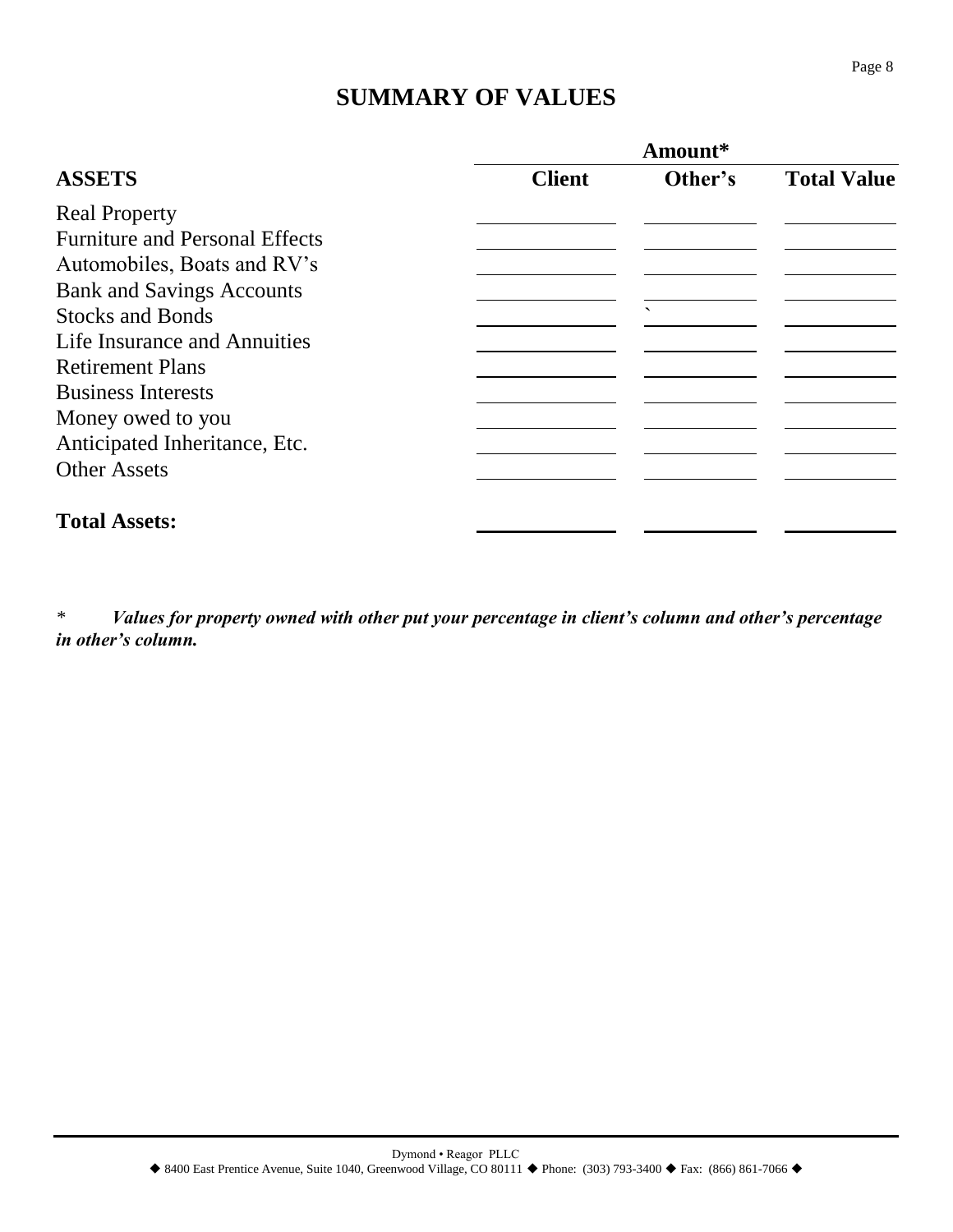#### **DESIGN INFORMATION** Page 9

**PERSONS TO ACT FOR YOU:** 

|                         | GUARDIAN FOR MINOR CHILDREN: If you have any children under the age of 18, list in order of preference who you<br>wish to be guardian.                                                                                                               |              |                                   |  |
|-------------------------|------------------------------------------------------------------------------------------------------------------------------------------------------------------------------------------------------------------------------------------------------|--------------|-----------------------------------|--|
|                         | <b>Name and Address</b>                                                                                                                                                                                                                              |              | Relationship                      |  |
|                         | <b>INITIAL TRUSTEE(S):</b> Usually yourself. This allows you to control all of your assets as before.                                                                                                                                                |              |                                   |  |
|                         | <b>Name and Address</b>                                                                                                                                                                                                                              |              | Relationship                      |  |
|                         | DISABILITY TRUSTEE: If you were unable to make decisions for yourself, who would you want to make decisions for you<br>with regard to your property and assets?                                                                                      |              |                                   |  |
| <b>Name and Address</b> |                                                                                                                                                                                                                                                      |              | Relationship                      |  |
| <b>DEATH TRUSTEE:</b>   | After your death, who do you want carrying out your instructions, for distribution to and, if<br>desired, management of property for your beneficiaries?<br><b>Name and Address</b>                                                                  |              | Relationship                      |  |
|                         | LIVING WILL: Do you want to provide that the moment of your death not be unnecessarily prolonged by artificial means or<br>measures? ______ Do you want to provide that your organs and tissues should be made available for<br>transplant purposes? |              |                                   |  |
| <b>MEDICAL AGENT:</b>   | If you were unable to make decisions for yourself, who would you want to make decisions for you<br>with regard to your medical treatment? Also list any specific instructions or guidelines you wish to<br>make.                                     |              |                                   |  |
|                         | <b>Name</b>                                                                                                                                                                                                                                          | Relationship | <b>Instructions or Guidelines</b> |  |
|                         |                                                                                                                                                                                                                                                      |              |                                   |  |

of my Disability Panel, I am incapacitated or disabled because of illness, age, or any other cause which results in my inability to effectively manage my property or financial affairs. My Disability Panel shall consist of:

Two physicians Other: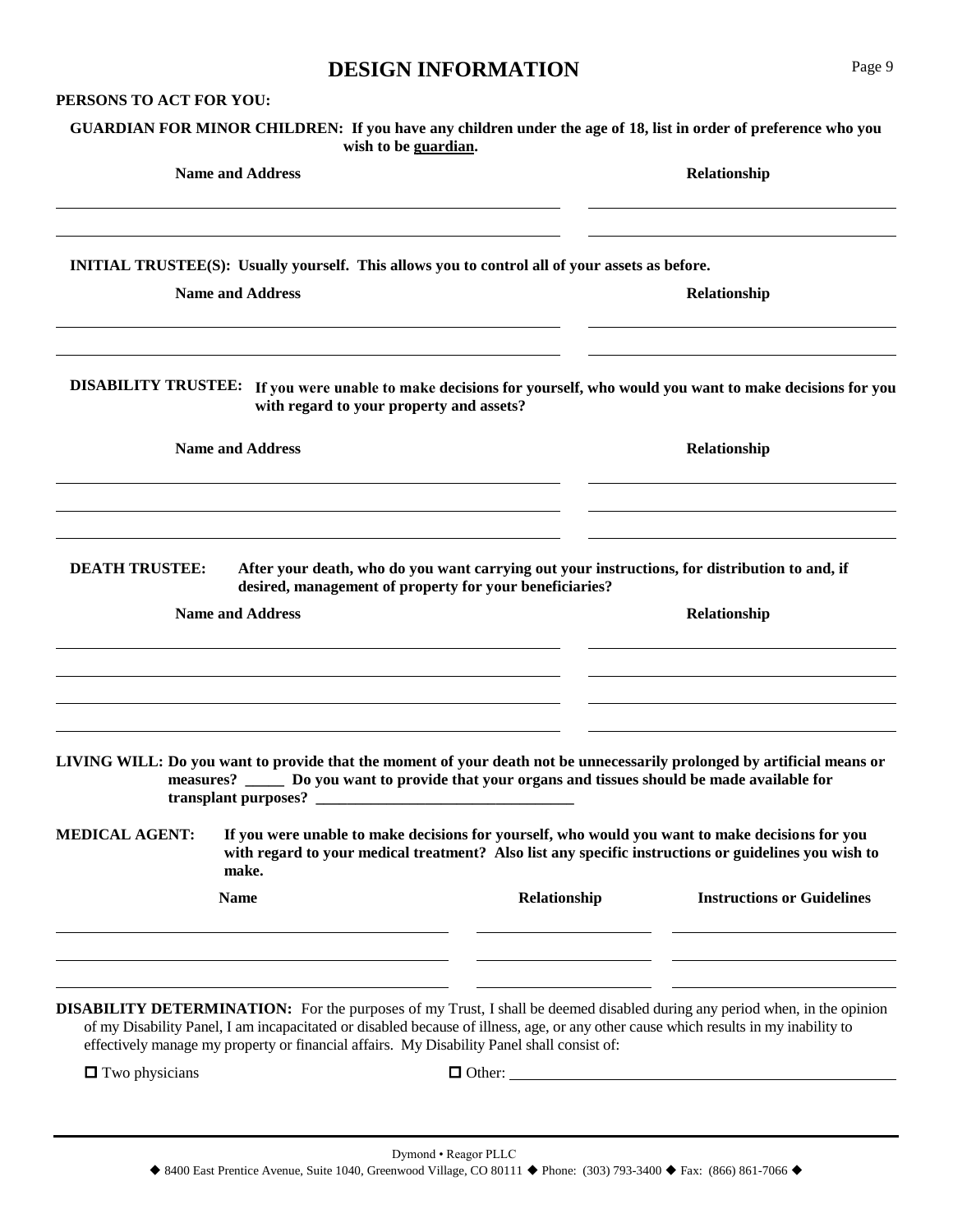- **DISABILITY GUIDELINES:** In order to assist my Trustee in exercising its discretionary authority during any period of disability, I may want to leave some specific guidelines. Some possible guidelines are:
	- I wish to always remain as self-sufficient as possible. My Trustee shall consider the following preferences for living arrangements:
		- It is my desire to remain in my residence as long as possible, even if my mental or physical condition is such that I can no longer provide for myself. My Trustee is authorized to hire companions, nurses or others necessary to provide for my needs.
		- If, due to my mental or physical condition, it is no longer practical for me to live in my current residence, then it is my desire that my Trustee provide a more suitable residence for me.
		- If it should become necessary for me to enter any hospice, nursing home, retirement center, convalescent home or similar establishment, it is my desire that the level of care provided be consistent with maintaining my maximum degree of independence.
		- I direct my Trustee to always consult with my Health Care Representative appointed under my Health Care Power of Attorney regarding the appropriate balance between quality of care and living arrangements and economic reality.
	- I wish to remain mentally and physically active as long as possible. I direct my Trustee to provide opportunities for me to engage in social, recreational, and sports activities, including travel, as my health permits. Such decisions shall be made after consultation with my Health Care Representative. I further direct my Trustee to provide me with books, tapes, and similar materials consistent with my interests.
	- My Trustee is authorized to pay my pledges and make such gifts as I have regularly made to charitable organizations described in Section 170 (c) of the Internal Revenue Code.
	- It is my desire to provide for the presence and involvement in my care of religious clergy or spiritual leaders, provide them access to me at all times, maintain my memberships in religious or spiritual organizations, and enhance my opportunities to derive comfort and spiritual satisfaction from such activities, including religious books, tapes and other materials.
	- I further direct my Trustee, in cooperation with my Health Care Representative, to provide for companionship for me consistent with my needs and preferences. I consider such continuing interaction to be essential.
	- I direct my Trustee to consult with my Health Care Representative regarding all costs of my health care. My Trustee shall only pay those costs incurred as a result of the decisions reached by my Trustee and my Health Care Representative. My Trustee, in its sole and absolute discretion, is authorized to reimburse my Health Care Representative for expenses incurred.
		- I further specifically prohibit my Trustee from expending any trust funds for medical treatment considered "extraordinary" or "heroic" by my Health Care Representative. The decision as to whether treatment shall be considered "extraordinary" or "heroic" shall be in the sole and absolute discretion of my Health Care Representative, as guided by the instructions contained in my Health Care Power of Attorney.
	- I authorize my Trustee to make pre-need arrangements for me in accordance with the Instructions for My Final Arrangements contained in my Estate Planning Portfolio. If I have not completed the Instructions for My Final Arrangements, I authorize my Trustee, after consultation with my Health Care Representative, to make any preneed arrangements considered necessary or appropriate.

#### **DISTRIBUTIONS OF PERSONAL PROPERTY AND SPECIFIC GIFTS**

**USE OF PERSONAL PROPERTY MEMORANDUM:** Your personal property will be distributed pursuant to a written list you may prepare later, any property not listed on the memorandum should be distributed to:

- 
- $\Box$  Children equally.  $\Box$  To the balance of the trust.

 $\Box$  Other named individuals. List on next line.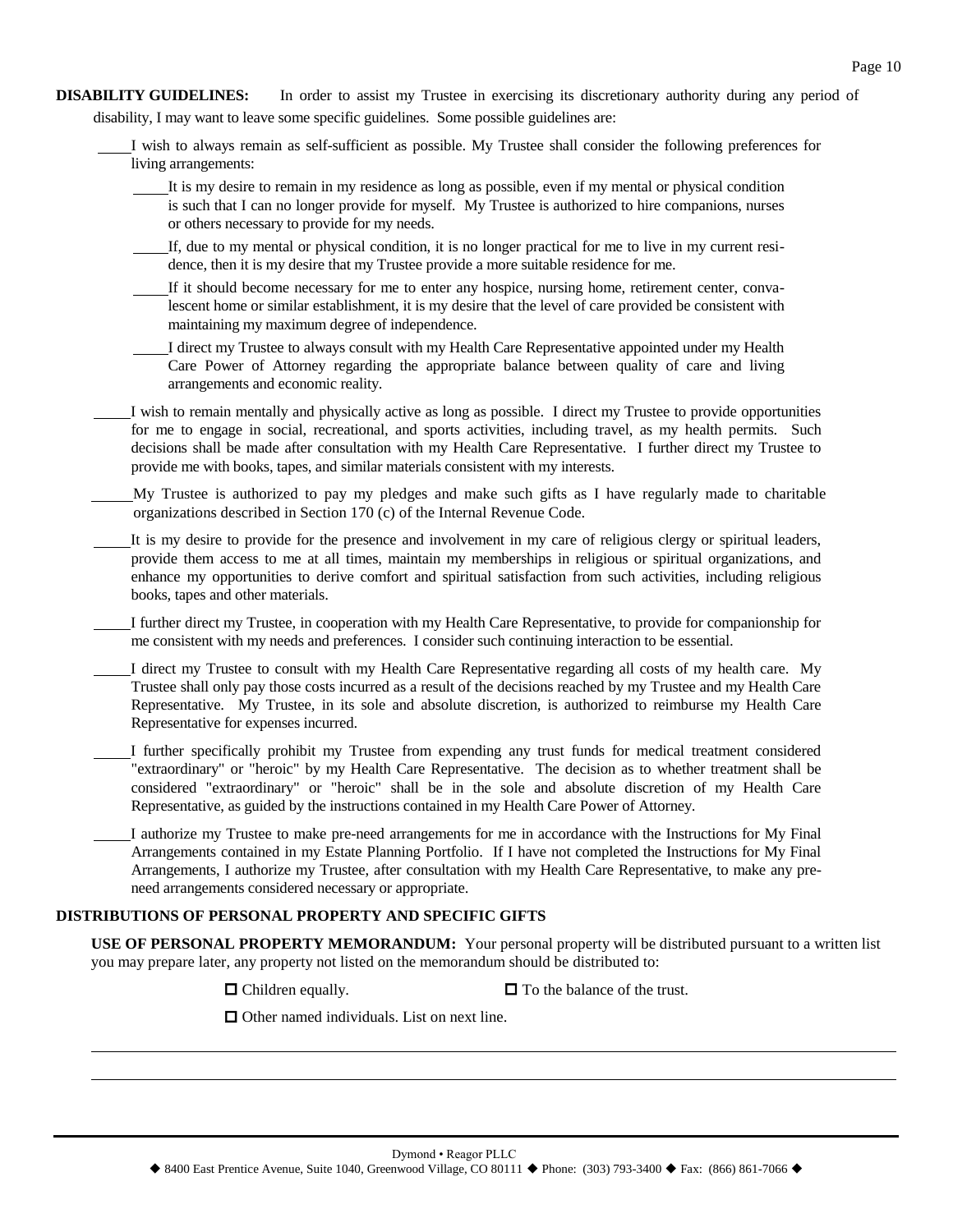**SPECIFIC GIFTS:** List any specific gifts of real estate or cash gifts you wish to make to either individuals or charities.

#### **Individual or Charity Amount or Property Amount or Property**

#### **DISTRIBUTION OF BALANCE OF MY PROPERTY UPON MY DEATH**

 **DIVIDE EQUALLY BETWEEN MY CHILDREN AND THE DESCENDANTS OF ANY DECEASED CHILDREN: DISTRIBUTE TO NAMED INDIVIDUALS and/or CHARITIES:** 

#### **HOW AND WHEN TO DISTRIBUTE MY PROPERTY:**

**DISTRIBUTE OUTRIGHT TO MY BENEFICIARIES:** Provides no protection from creditors, predators and from themselves. However, beneficiary is given the right to maintain the property in trust, which may give some protection from creditors and predators.

 **STRUCTURED TRUST:** You determine how long the property is to remain in trust. During the period of time the property is held in trust it is available to the beneficiary for needs (health, education and maintenance). You may give written instructions to the trustee outlining guidelines to be followed in determining the beneficiary's needs. You may provide for a staggered distribution of principal; i.e. 1/3 at age 30 and balance at age 40. You decide who is the one to manage the property and to carry out your distribution instructions. Does the beneficiary have a right to be a cotrustee and/or choose his or her own cotrustee? You decide how the trust is designed. List your desires:

**DISPOSITION OF REMAINS: BURIAL \_\_\_\_ CREMATION**